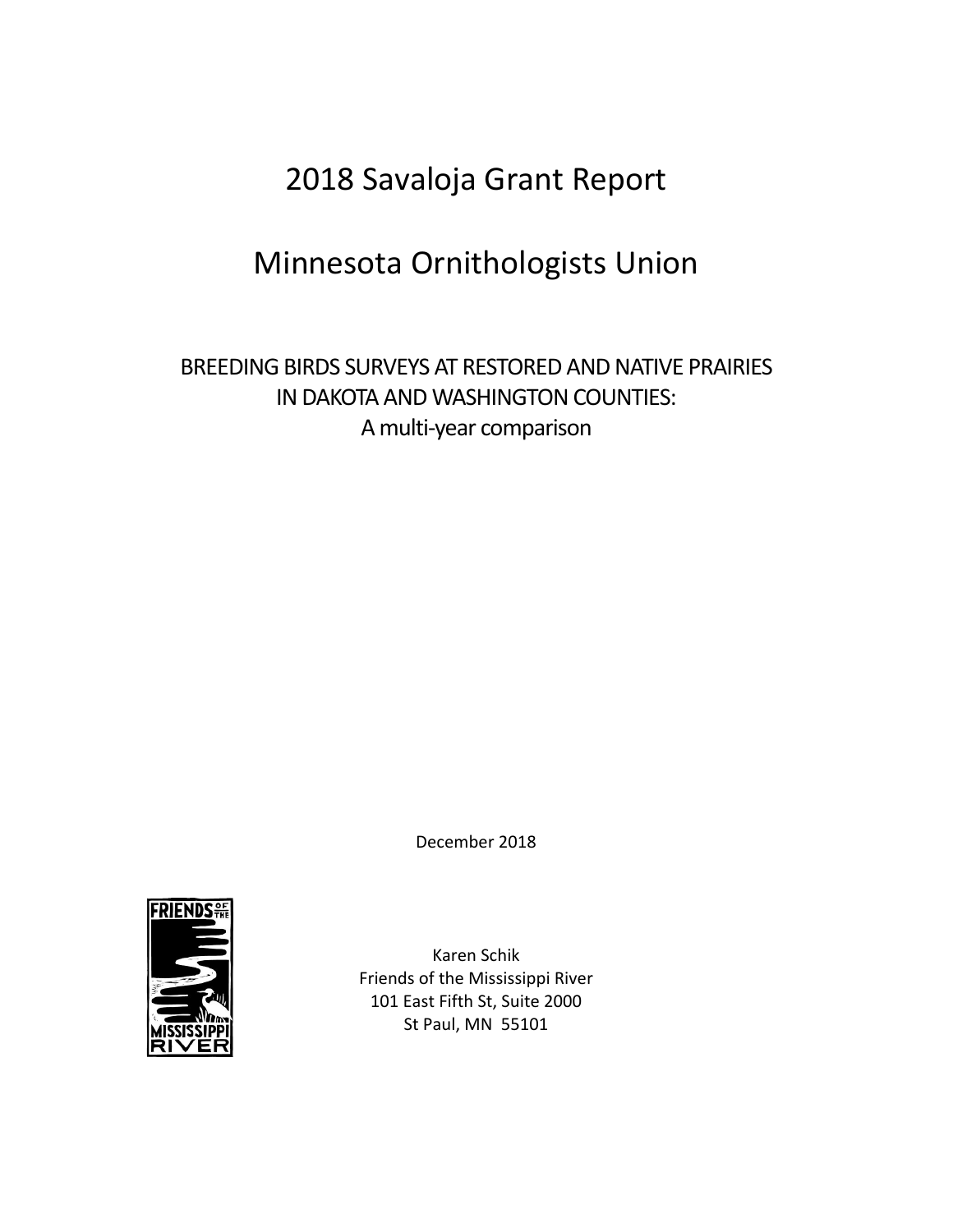#### **INTRODUCTION**

Grassland birds are among the most imperiled in North America, due in part to the severe loss of available habitat from urban and rural development. Since 2002, FMR has been working on prairie restoration and enhancement projects to restore this plant community and the wildlife that depend on it at targeted sites in the Twin Cities metropolitan area. While we have good information on the plant community establishment, we do not often have data on wildlife species that have come to use these restored site.

An important measure of success of a prairie restoration is evidence that prairie-dependent animals are using a site for raising young. Birds have long been used as indicators of habitat quality for many reasons. They are easy to identify and there are many people who are qualified to do so, standard survey protocols have been established, and there are a wealth of long-term data available. Birds may also be better suited than other animals to reflect vegetation changes because they have a multi-year lifespan and a tendency to return to the same breeding sites each year.

Although multiple factors influence various bird species populations, and their presence or absence alone does not define the quality of the habitat, birds can serve as one indicator of the success of a habitat restoration project. Whenever possible, we have conducted breeding bird surveys before and after restoration to document the change in species that use the site. Of particular interest are the Species of Greatest Conservation Need (SGCNs) – so designated by the Minnesota Department of Natural Resources due to significant declines in their populations. Many prairie bird species fall into this category and we specifically focus on those species in this study.

#### **OBJECTIVES**

The primary objective of this project was to obtain comparative data on breeding birds at restored and native prairie sites, in order to observe long-term trends.

#### **METHODS**

Six sites were selected, on private and public lands in Dakota County and southern Washington County, where FMR has on-going prairie restoration projects (Figure 1).

The Emrick site is a private property where 28-acres of cropland were restored to prairie in 2011.

There were three sites at the Hastings Sand Coulee Scientific and Natural Area (SNA). At the south unit an 18-acre cropland was converted to prairie and bird surveys were compared with adjacent native prairie remnant, about 45 acres. At the north unit, a 50 acre old field (brome grass dominated) was restored and compared with a similar sized native prairie remanant. Also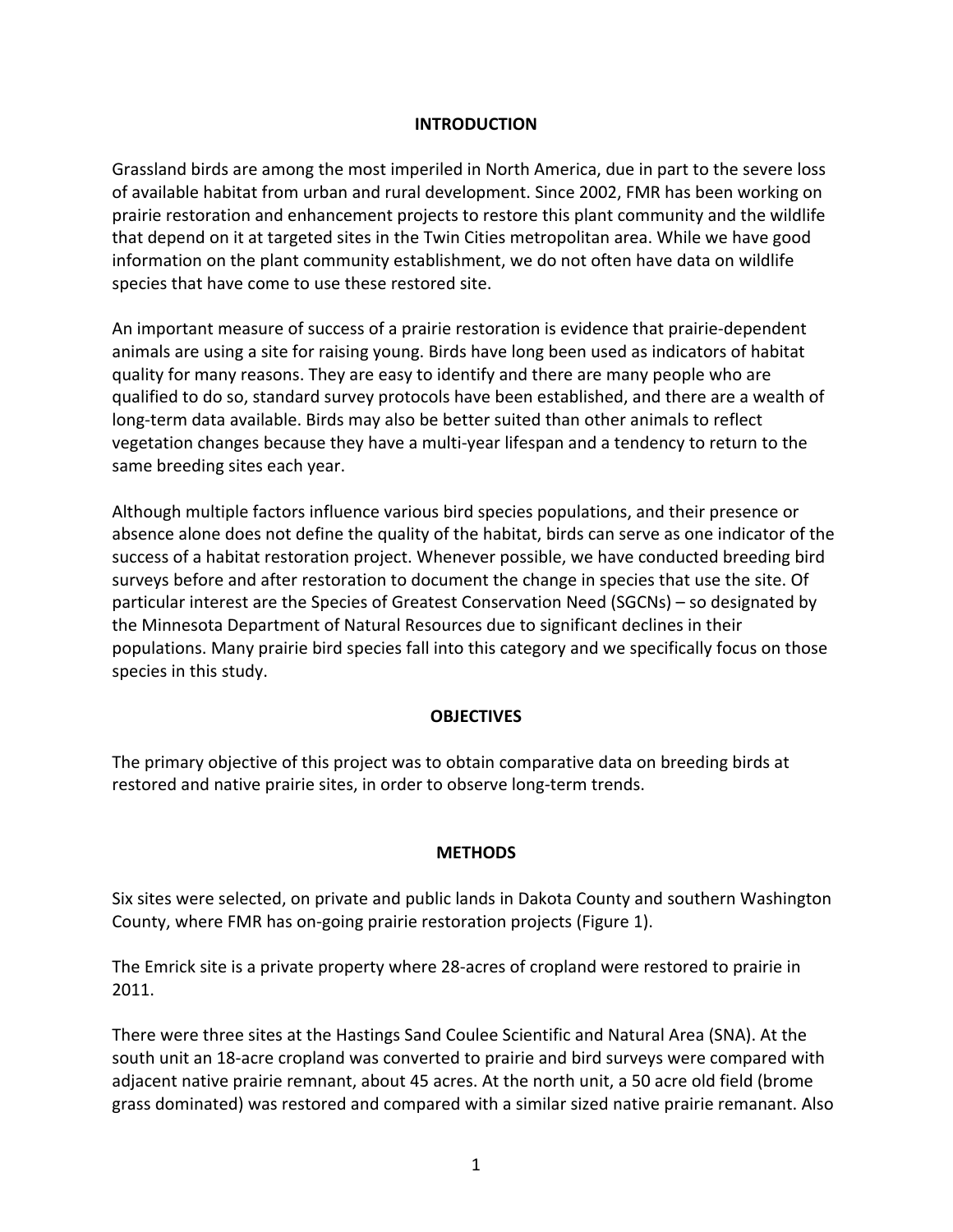at the north unit, a 50-acre oak forest was surveyed before and after removal of impenetrable buckthorn.

The 3M Cottage Grove facility was a 150-acre grassland dominated by non-native grasses, shrubs and trees. Twenty acres were restored to native prairie, seeded in fall 2016.

The Wilmar site is private property where a 25-acre cropland was restored to prairie, seeded in fall 2009.

Bird surveys are specifically targeted for the breeding season (June for the majority of species) because that is the time when the birds are most wholly dependent on the habitat to meet all their needs of raising young. FMR has completed breeding bird surveys at most of the sites for several years, with the exception of Cottage Grove Ravine Park, which was initiated in 2018. Data are not included for that site. Data are also not included for Gores WMA, as there was only one prairie data point, which was not enough to detect meaningful changes.

Two breeding bird surveys were conducted annually at each site in June, using either standard point count or transect methodology. Surveys were completed between dawn and 9:30 a.m.

Points were located at least 250 m apart; all species seen or heard within 50 m were recorded for 8 minutes. Transects were 200 m long and 50 m radius. Surveys were 20 minutes. For both methods, species beyond 50 m were recorded separately. In general, only data within 50 m were included in the analysis of this survey. At most of the sites, beyond 50 m may have included forest or other habitat types. We wanted as much as possible to evaluate just the prairie portion of the sites.



*Figure 1. Survey sites.*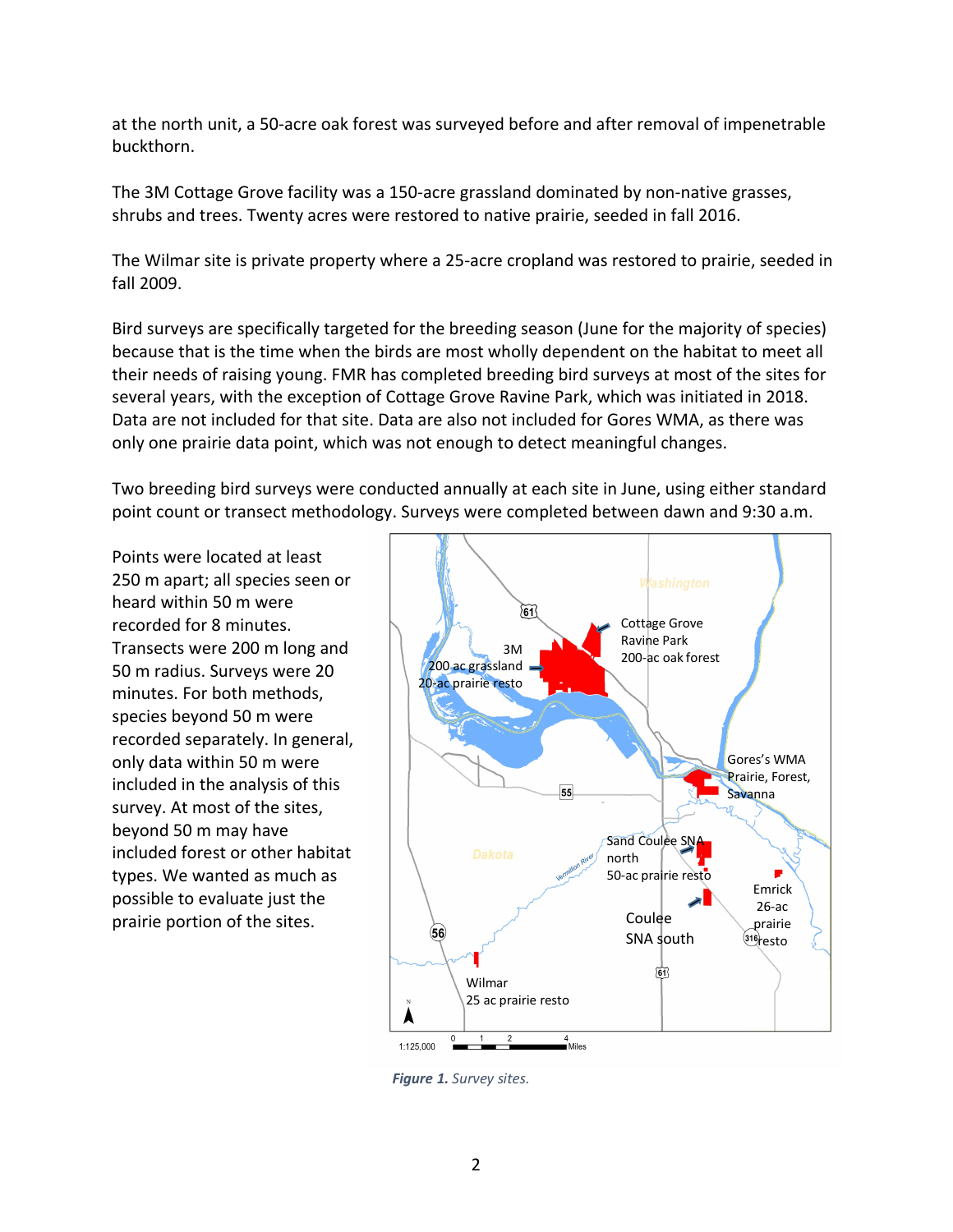#### **RESULTS**

The surveys have provided good indicators of recent successes. All of the sites showed an increase of SGCNs, ranging from 18 to 400 percent increases, and representing as many as 13 SGCNs species at one site. The state-endangered Henslow's sparrow was found at four sites, where it had not been recorded before. Two of those sites (Sand Coulee SNA South and Emrick) were former agricultural fields. Loggerhead shrike was found at two sites, though it likely had been present at one of those sites before. Bell's vireo, a special concern species, was found at three sites, two of which were former cropland.

Although only 28 acres in **Figure 2. Emrick Property** size, averaging just 8 bird Breeding birds at 28-acre prairie restoration species each year within SGCNs No yrs 14 the prairie, over half the Bell's vireo - SPC Bobolink  $\overline{\mathbf{1}}$ birds dectected in some 12 Dickcissel  $\overline{2}$ **Field Sparrow**  $\overline{4}$ years have been SGCNs, Grasshopper Sparrow  $\overline{2}$ and the small site has 10 Henslow's sparrow - END Lark Sparrow  $\mathbf{1}$ harbored an endangered Northern rough-winged swallow  $\overline{2}$ Sedge wren Croplandspecies and a special 8 in spring Seeded in spring concern species (Figure 6 2). It demonstrates that even small prairie Seeded 4 restoration can provide valuable habitat for 2 prairie-dependent birds. 0 2010 2011 2012 2015 2016 2017 2018 No. spp SGCNs

The 20-acre restoration at the Hastings Sand Coulee SNA South increased from 8 species per year average as cropland, to 13 species after restoration (Figure 3). SGCNs increased by 260%, from less than one species average per year as cropland to 2.5 after restoration. The adjacent native prairie population was stable, with slight annual fluctuations in species richness and SGCNs.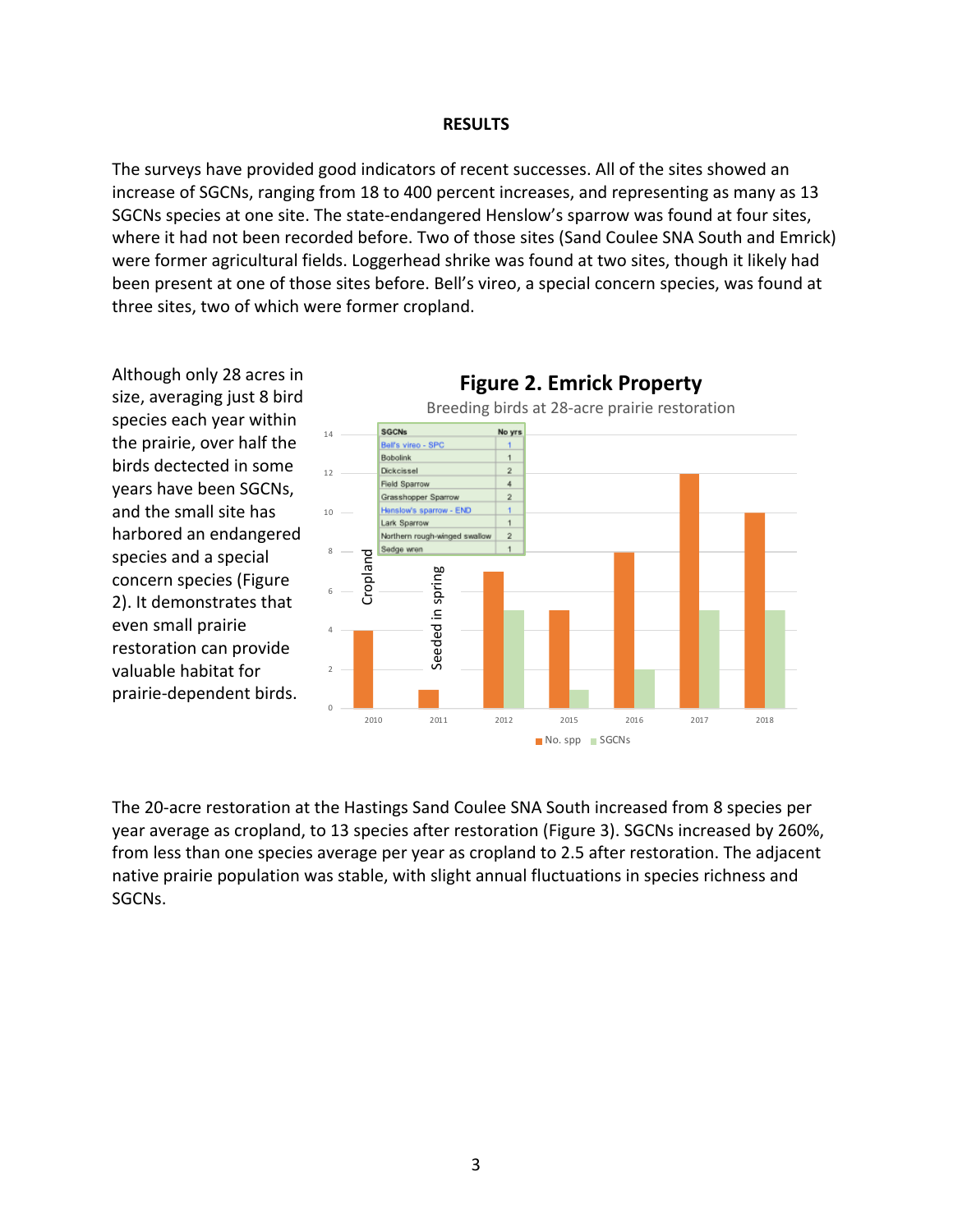

At the North unit of the Sand Coulee SNA, SCGNs in the restored prairie clearly increased over the initial brome grassland condition, even exceeding the number of SGCNs in the native prairie in some years, with somewhat different species (Figure 4). Species richness and SGCNs in the native prairie also seemed to increase, possibly due to the increase in overall habitat provided by the adjacent restored prairie.

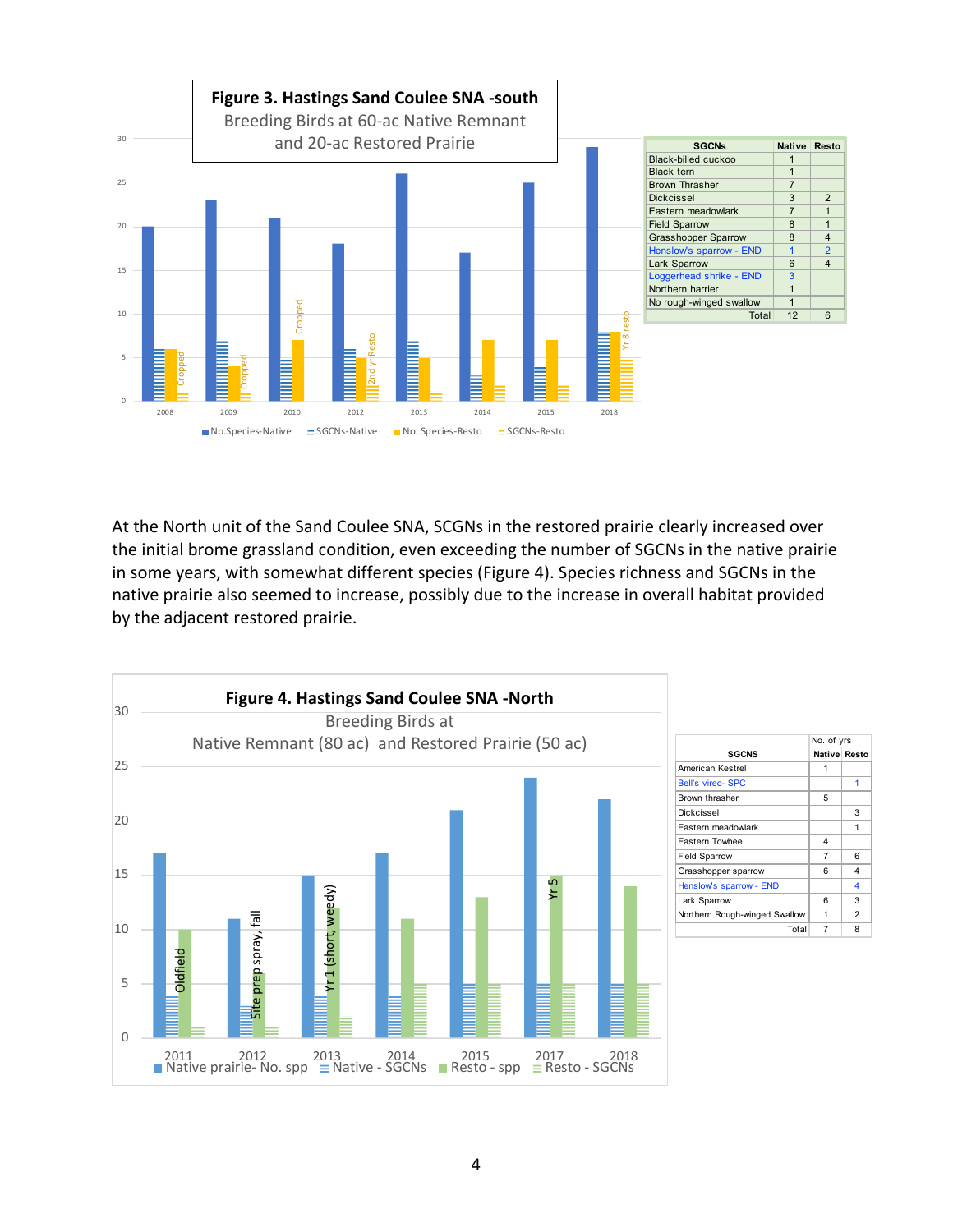

## **Figure 5. Hastings Sand Coulee SNA-North**

The 3M site had the highest number of SGCNs (13 spp), many of which were found at the site every year (Figure 6). The restoration was too new to see any clear pattern of species richness, but the site overall had the highest richness of any grassland/prairie site.



At the wooded portion of the Sand Coulee SNA north unit there was a modest

and SGCNs as this buckthorn-infested woodland was restored (Figure 5). The numbers

|    | <b>SGCNs</b>               | Number of years observed |                 |                         |
|----|----------------------------|--------------------------|-----------------|-------------------------|
|    |                            | South                    | Mid             | <b>North</b>            |
|    | American kestrel           | $\mathbf{1}$             | $\overline{2}$  |                         |
|    | SPC Bell's vireo           |                          | 5               | $\overline{2}$          |
|    | <b>Bobolink</b>            | 5                        | 1               | 1                       |
|    | <b>Brown Thrasher</b>      | 6                        | 6               | $\overline{\mathbf{4}}$ |
|    | Chimney swift              | 1                        |                 |                         |
|    | <b>Dickcissel</b>          | 3                        | 3               | $\mathbf{1}$            |
|    | Eastern meadowlark         | 6                        | 6               | 6                       |
|    | <b>Field Sparrow</b>       | 6                        | $6\overline{6}$ | 6                       |
|    | <b>Grasshopper Sparrow</b> | 6                        | $6\overline{6}$ | $\mathbf{1}$            |
| F  | Henslow's sparrow          |                          | $\overline{1}$  |                         |
| E. | Loggerhead Shrike          |                          | 1               |                         |
|    | No Rough-Winged Swallow    | 6                        | 5               | 5                       |
|    | Sedge wren                 |                          |                 | 3                       |
|    |                            | 9                        | 12              | 9                       |

## Although SGCNs were sparse at the Wilmar site, the restoration had higher species richness (Figure 7) than the similar-sized Emrick site, possibly due to the proximity of a nearby restored prairie and the Vermillion River. The temporary decline in species richness seemed to correlate with an increase in young tree cover at the prairie (removed in 2016). We do not have data from the years prior to restoration, so data start with the year it was seeded.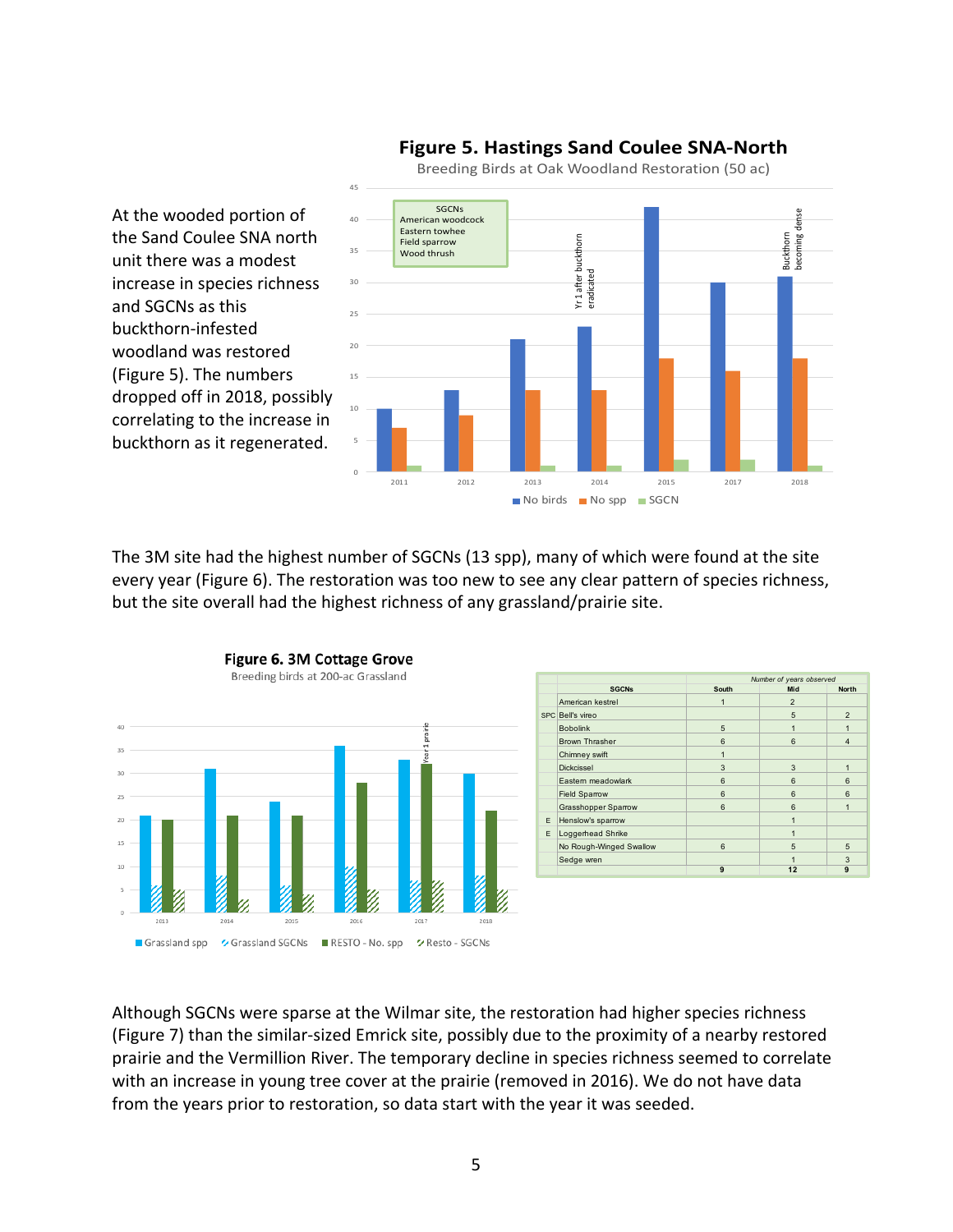

For all of the prairie sites for which we have data prior to restoration, we have seen a clear increase in species richness in the years following restoration (Figure 8). Multi-year data were averaged for the years before and after restoration (data from the first year of new prairie restoration were not included). The number of SGCNs species also increased at every site, up to four times what it had been prior to restoration.



*Figure 8. SGCNs before and after prairie restoration*